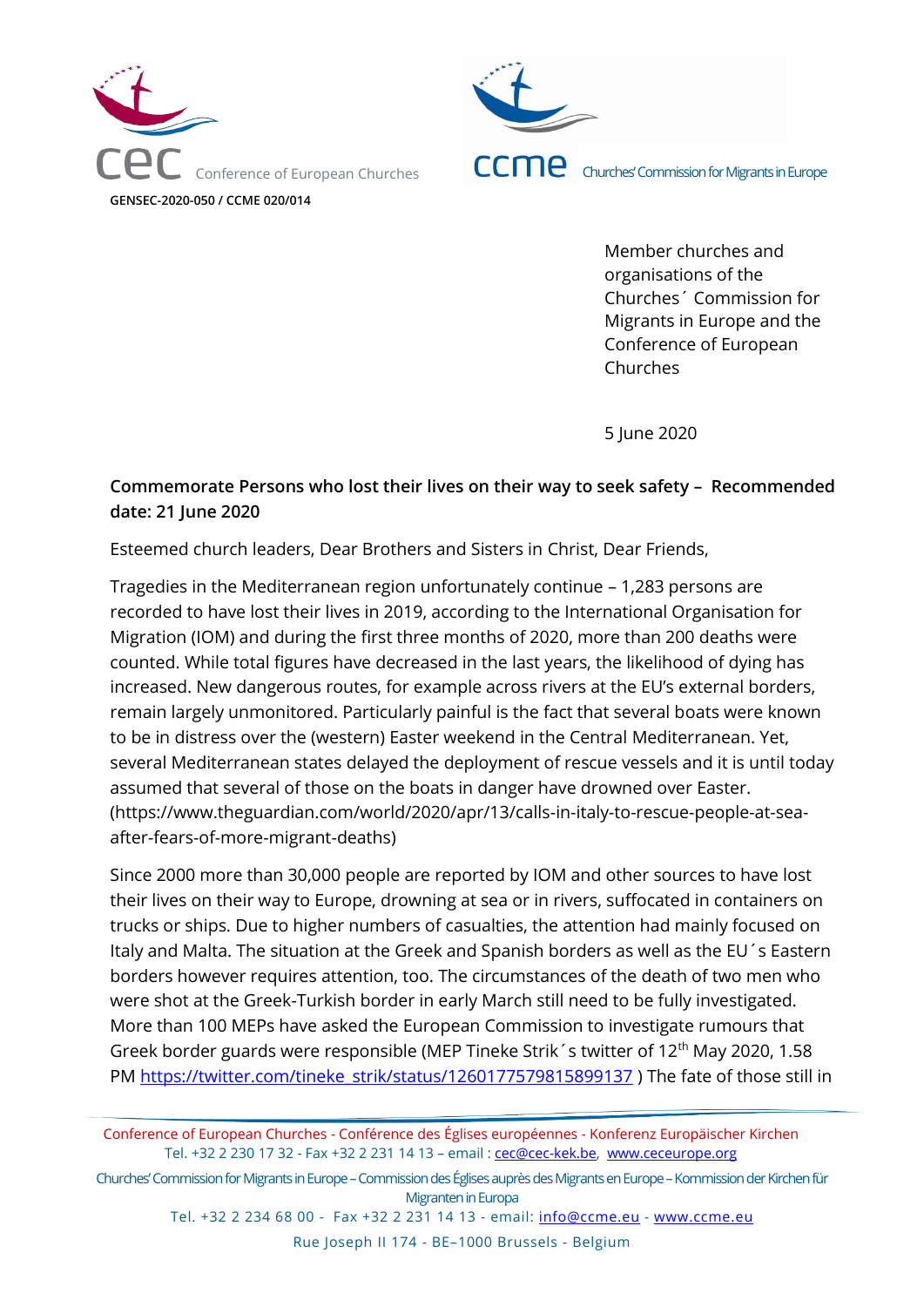international waters or waters of North African countries is often unclear and their numbers increase as EU member states send boats back to Libyan waters. (https://www.theguardian.com/global-development/2020/may/19/exclusive-12-die-asmalta-uses-private-ships-to-push-migrants-back-to-libya)

As the EU s fundamental rights agency documented, search and rescue operations by civil society have in recent years been systematically sabotaged and criminalised by EU member states. (cf. [https://fra.europa.eu/en/publication/2019/2019-update-ngo-ships-involved](https://fra.europa.eu/en/publication/2019/2019-update-ngo-ships-involved-search-and-rescue-mediterranean-and-criminal)[search-and-rescue-mediterranean-and-criminal\)](https://fra.europa.eu/en/publication/2019/2019-update-ngo-ships-involved-search-and-rescue-mediterranean-and-criminal). The spread of COVID has brought most operations to a halt. For those few cases where rescue operations still happened, major problems arose as EU countries had declared their harbours "not safe" for disembarkation. A compromise between some EU member states had been reached in 2019 and clarified how to disembark and relocate those rescued at sea – a demand CCME and CEC had together with ACT formulated in an open letter in July 2019. Malta has however in recent weeks complained that the help that was promised has in reality not materialised. The EU´s new naval mission around the Libyan coast IRINI has deliberately been designed in a way to avoid that any shipwrecked migrants might be found by the military vessels deployed.

Churches in Europe have responded to the ongoing loss of life at the borders of Europe by offering practical solidarity, but also by advocating for safe and legal ways for refugees and migrants to enter Europe. Churches in several countries have concretely offered to host those rescued at sea or relocated in order to unblock political impasse and allow for disembarkation. Churches are in several places supporting or launching search and Rescue initiatives.

CCME together with partners a few years ago launched the "Safe Passage" project. An exchange between churches for safe passage has been thus facilitated. Projects for sponsoring safe refugee arrivals through resettlement, humanitarian visa/humanitarian corridors and other pathways have been undertaken by more and more churches in Europe. On political level, the EU in December 2019 pledged for more resettlement in 2020 – however arrivals have come to a standstill due to COVID.

The General Assembly of the Conference of European Churches held in Budapest in July 2013 renewed the call on churches to "to commemorate those who have died on their journey to find a dignified life in Europe through an annual day of prayer." In past years, many churches and parishes across Europe have taken up this call and held commemoration services, prayers or vigils around 20 June, International Refugee Day. This year we wish to recommend holding services of commemoration on 21 June, the Sunday after International Refugee Day (20 June). In some countries, other dates during the course of the year may be appropriate.

We would like to reiterate the call of the 2018 General Assembly of CEC and thus appeal to churches across Europe to commemorate the persons who have lost their lives on their way to Europe. We have in 2018 updated the material initially produced together with the

German Ecumenical Committee on Church Asylum, supported by the Evangelical Church in